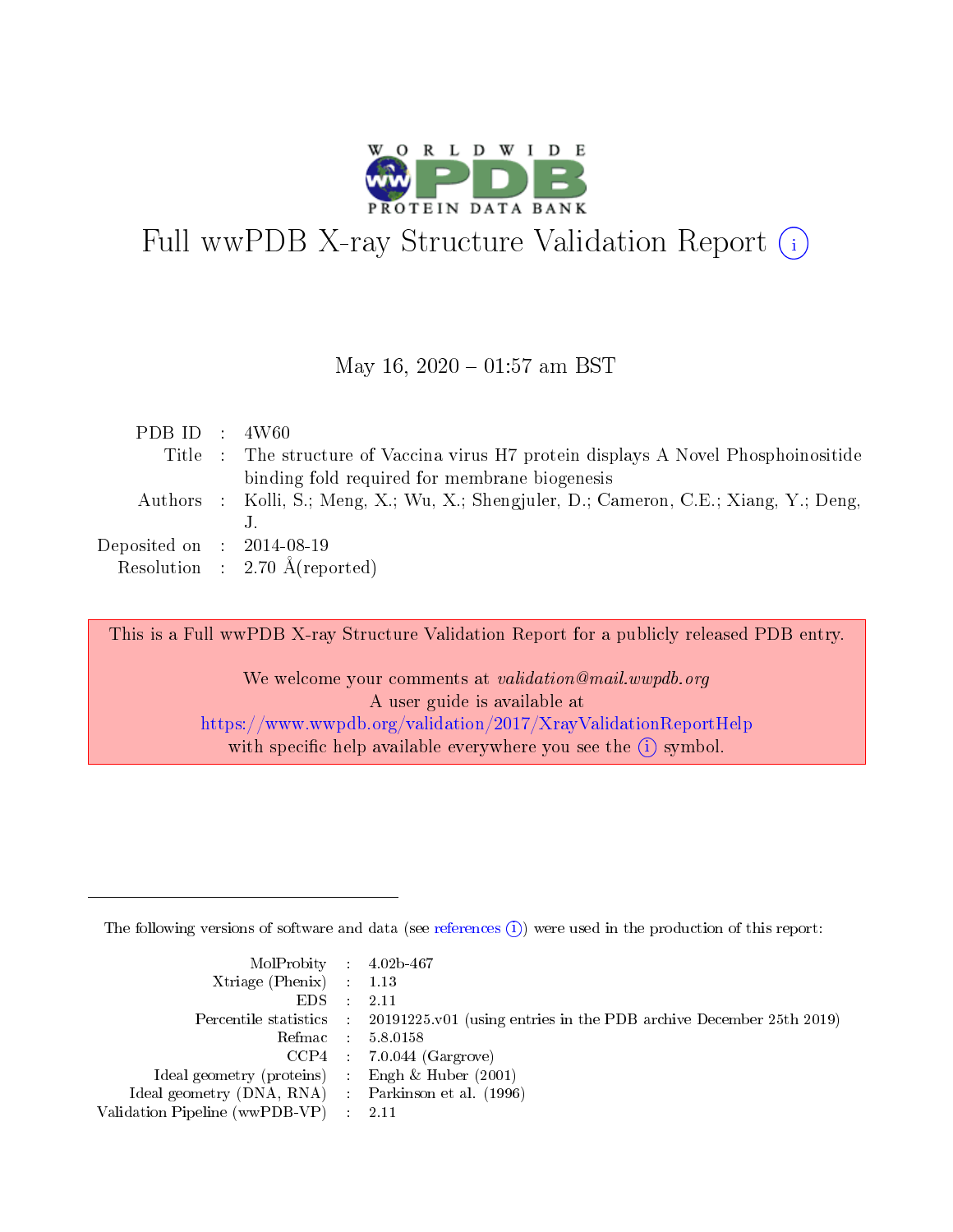# 1 [O](https://www.wwpdb.org/validation/2017/XrayValidationReportHelp#overall_quality)verall quality at a glance  $(i)$

The following experimental techniques were used to determine the structure: X-RAY DIFFRACTION

The reported resolution of this entry is 2.70 Å.

Percentile scores (ranging between 0-100) for global validation metrics of the entry are shown in the following graphic. The table shows the number of entries on which the scores are based.



| Metric                | Whole archive<br>$(\#\text{Entries})$ | <b>Similar resolution</b><br>$(\#\text{Entries}, \text{resolution range}(\text{\AA}))$ |  |
|-----------------------|---------------------------------------|----------------------------------------------------------------------------------------|--|
| $R_{free}$            | 130704                                | $2808$ $(2.70 - 2.70)$                                                                 |  |
| Clashscore            | 141614                                | $3122(2.70-2.70)$                                                                      |  |
| Ramachandran outliers | 138981                                | $3069(2.70-2.70)$                                                                      |  |
| Sidechain outliers    | 138945                                | $3069(2.70-2.70)$                                                                      |  |
| RSRZ outliers         | 127900                                | $2737(2.70-2.70)$                                                                      |  |

The table below summarises the geometric issues observed across the polymeric chains and their fit to the electron density. The red, orange, yellow and green segments on the lower bar indicate the fraction of residues that contain outliers for  $>=3, 2, 1$  and 0 types of geometric quality criteria respectively. A grey segment represents the fraction of residues that are not modelled. The numeric value for each fraction is indicated below the corresponding segment, with a dot representing fractions  $\epsilon=5\%$  The upper red bar (where present) indicates the fraction of residues that have poor fit to the electron density. The numeric value is given above the bar.

| Mol |        | $\boxed{\text{Chain}}$ Length | Quality of chain |     |     |
|-----|--------|-------------------------------|------------------|-----|-----|
|     | А      | 147                           | $\%$<br>55%      | 24% | 20% |
|     | В      | 147                           | $\%$<br>55%      | 24% | 21% |
|     | $\cap$ | 147                           | $2\%$<br>56%     | 23% | 21% |
|     |        | 147                           | $\%$<br>58%      | 20% | 22% |

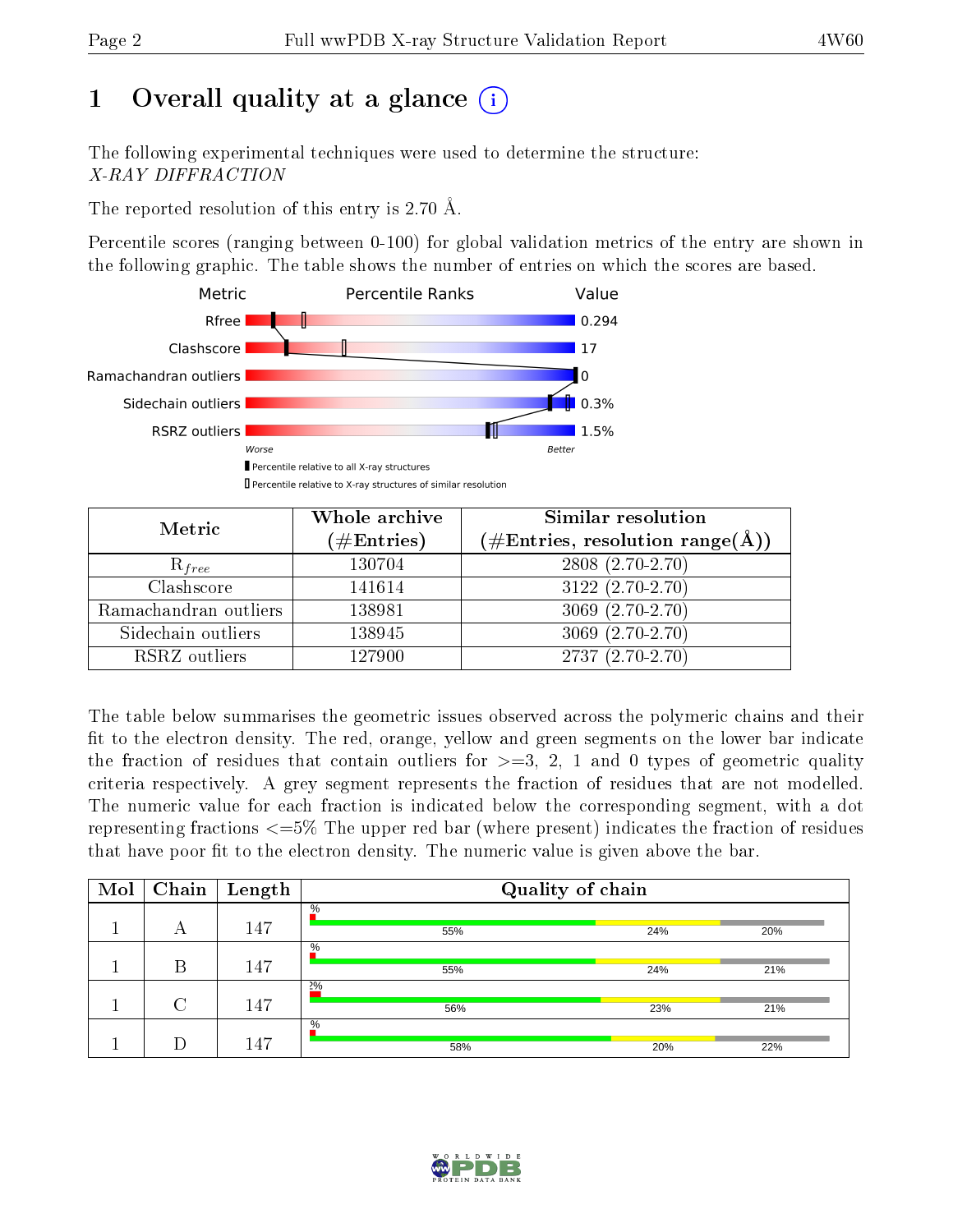# 2 Entry composition (i)

There are 2 unique types of molecules in this entry. The entry contains 3544 atoms, of which 0 are hydrogens and 0 are deuteriums.

In the tables below, the ZeroOcc column contains the number of atoms modelled with zero occupancy, the AltConf column contains the number of residues with at least one atom in alternate conformation and the Trace column contains the number of residues modelled with at most 2 atoms.

| Mol | Chain | Residues | Atoms |                             |      |     |     | ZeroOcc | $\mid$ AltConf $\mid$ | $\operatorname{Trace}$ |
|-----|-------|----------|-------|-----------------------------|------|-----|-----|---------|-----------------------|------------------------|
|     |       | 117      | Total |                             |      |     | S   |         |                       |                        |
|     | А     |          | 877   | 565                         | 137  | 167 | -8  |         |                       |                        |
|     | R     | 116      | Total | $\mathcal{C}_{\mathcal{C}}$ | N    |     | S   |         |                       |                        |
|     |       |          | 894   | 575                         | -141 | 170 | - 8 |         |                       |                        |
|     |       | 116      | Total | G                           | N    |     | S   |         |                       |                        |
|     |       |          | 907   | 580                         | 144  | 175 | - 8 |         |                       |                        |
|     |       |          | Total | C                           | N    | ( ) | S   |         |                       |                        |
|     | 114   | 847      | 547   | 134                         | 159  | 7   |     |         |                       |                        |

Molecule 1 is a protein called Late protein H7.

There are 8 discrepancies between the modelled and reference sequences:

| Chain | Residue | Modelled   | Actual     | Comment             | Reference         |
|-------|---------|------------|------------|---------------------|-------------------|
|       |         | <b>HIS</b> |            | expression tag      | <b>UNP P08586</b> |
| А     | 89      | SER.       | <b>CYS</b> | engineered mutation | <b>UNP P08586</b> |
| B     |         | <b>HIS</b> |            | expression tag      | <b>UNP P08586</b> |
| B     | 89      | <b>SER</b> | <b>CYS</b> | engineered mutation | <b>UNP P08586</b> |
| C     |         | <b>HIS</b> |            | expression tag      | <b>UNP P08586</b> |
| C     | 89      | SER.       | <b>CYS</b> | engineered mutation | <b>UNP P08586</b> |
| D     |         | <b>HIS</b> |            | expression tag      | <b>UNP P08586</b> |
| Ð     | 89      | SER.       | <b>CYS</b> | engineered mutation | <b>UNP P08586</b> |

• Molecule 2 is water.

| Mol            | Chain   Residues | Atoms                                     | ZeroOcc   AltConf |
|----------------|------------------|-------------------------------------------|-------------------|
| $\overline{2}$ |                  | Total<br>$\circ$ O<br>5<br>$\overline{5}$ |                   |
| 2              |                  | Total<br>- ( )<br>$\overline{5}$<br>5     |                   |
| 2              | .,               | Total<br>$\left( \right)$<br>-5<br>5      |                   |
| ٠,             |                  | Total<br>$\left($                         |                   |

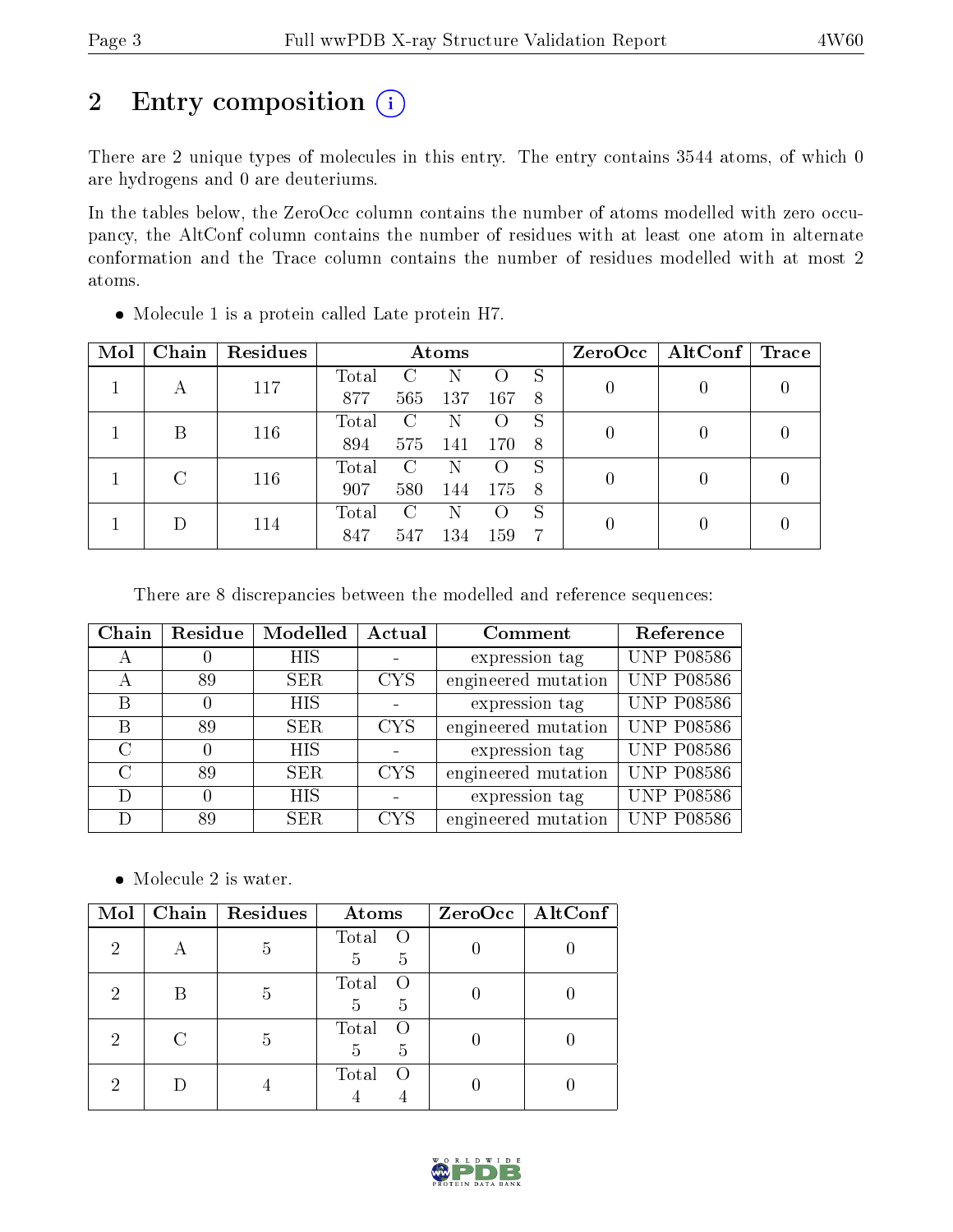# 3 Residue-property plots  $(i)$

These plots are drawn for all protein, RNA and DNA chains in the entry. The first graphic for a chain summarises the proportions of the various outlier classes displayed in the second graphic. The second graphic shows the sequence view annotated by issues in geometry and electron density. Residues are color-coded according to the number of geometric quality criteria for which they contain at least one outlier: green  $= 0$ , yellow  $= 1$ , orange  $= 2$  and red  $= 3$  or more. A red dot above a residue indicates a poor fit to the electron density (RSRZ  $> 2$ ). Stretches of 2 or more consecutive residues without any outlier are shown as a green connector. Residues present in the sample, but not in the model, are shown in grey.



• Molecule 1: Late protein H7

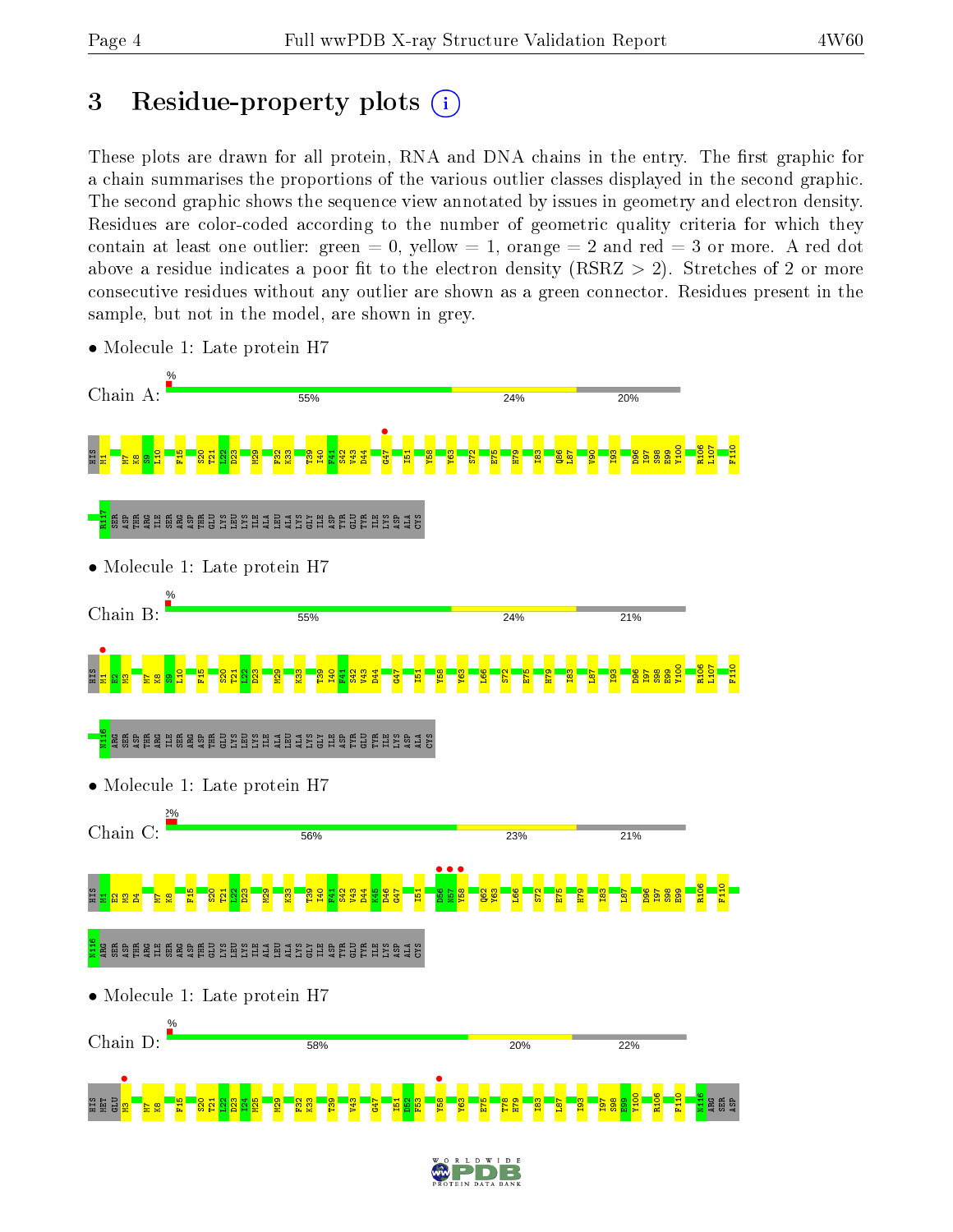E SH ARG E SHARA HARG ARG ARG E SHARA S

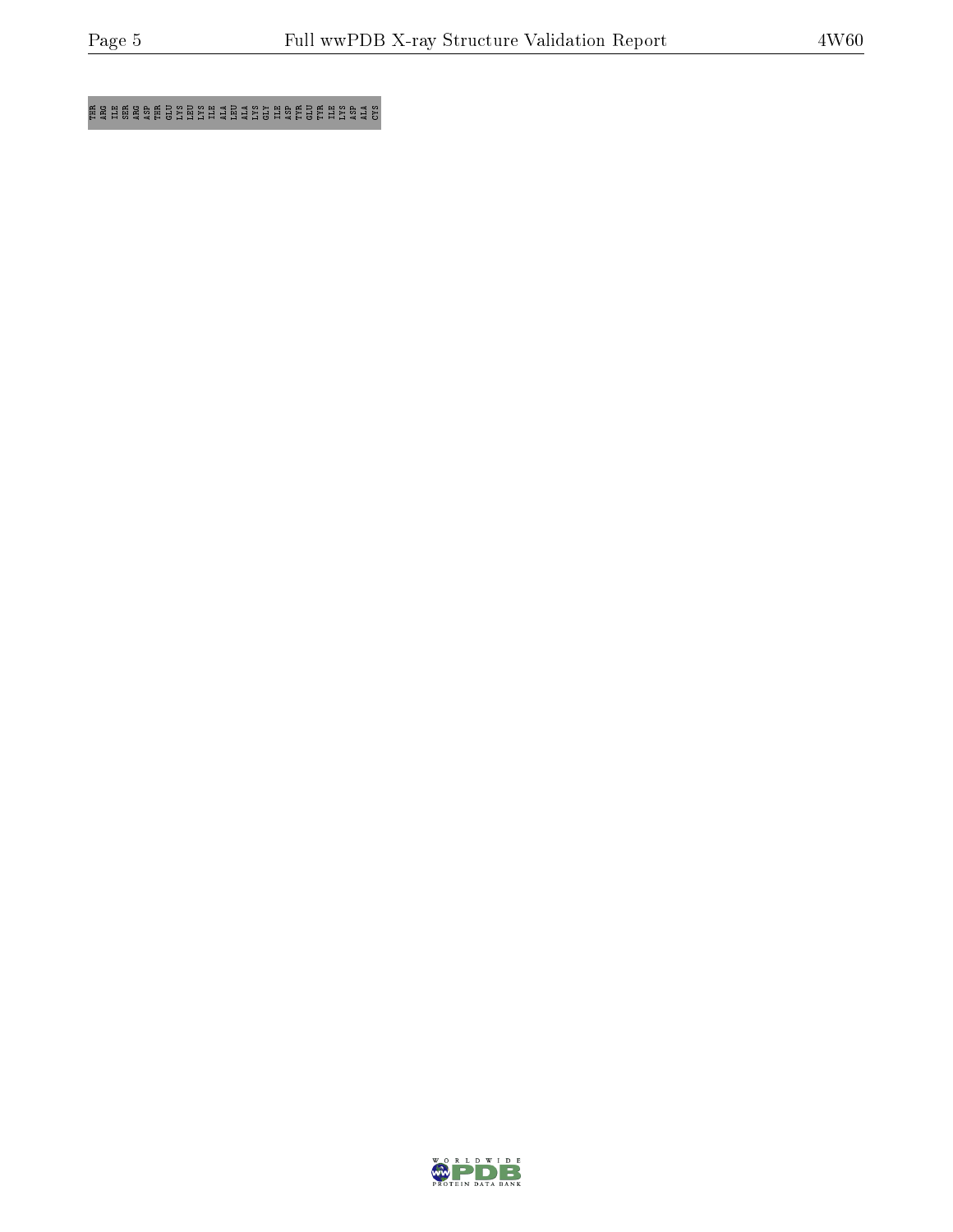# 4 Data and refinement statistics  $(i)$

| Property                                                             | Value                                           | Source     |
|----------------------------------------------------------------------|-------------------------------------------------|------------|
| Space group                                                          | P 21 21 2                                       | Depositor  |
| Cell constants                                                       | 118.71Å<br>$68.05\text{\AA}$<br>81.81Å          |            |
| a, b, c, $\alpha$ , $\beta$ , $\gamma$                               | $90.00^\circ$<br>$90.00^\circ$<br>$90.00^\circ$ | Depositor  |
| Resolution $(A)$                                                     | $-2.70$<br>48.04                                | Depositor  |
|                                                                      | 48.04<br>$-2.70$                                | <b>EDS</b> |
| % Data completeness                                                  | $98.1 (48.04 - 2.70)$                           | Depositor  |
| (in resolution range)                                                | 98.3 (48.04-2.70)                               | <b>EDS</b> |
| $R_{merge}$                                                          | (Not available)                                 | Depositor  |
| $\mathrm{R}_{sym}$                                                   | (Not available)                                 | Depositor  |
| $\langle I/\sigma(I) \rangle$ <sup>1</sup>                           | $\sqrt{2.54 \text{ (at } 2.69 \text{Å)}}$       | Xtriage    |
| Refinement program                                                   | PHENIX (PHENIX.REFINE: 1.6.4 486)               | Depositor  |
|                                                                      | 0.256<br>0.303<br>$\mathcal{A}$                 | Depositor  |
| $R, R_{free}$                                                        | 0.249<br>0.294<br>$\mathbb{R}$                  | DCC        |
| $R_{free}$ test set                                                  | 1846 reflections $(10.00\%)$                    | wwPDB-VP   |
| Wilson B-factor $(A^2)$                                              | 33.3                                            | Xtriage    |
| Anisotropy                                                           | 0.013                                           | Xtriage    |
| Bulk solvent $k_{sol}(e/\mathring{A}^3)$ , $B_{sol}(\mathring{A}^2)$ | $0.30$ , $40.2$                                 | <b>EDS</b> |
| L-test for twinning <sup>2</sup>                                     | $< L >$ = 0.49, $< L^2 >$ = 0.32                | Xtriage    |
| Estimated twinning fraction                                          | No twinning to report.                          | Xtriage    |
| $F_o, F_c$ correlation                                               | 0.90                                            | <b>EDS</b> |
| Total number of atoms                                                | 3544                                            | wwPDB-VP   |
| Average B, all atoms $(A^2)$                                         | 34.0                                            | wwPDB-VP   |

Xtriage's analysis on translational NCS is as follows: The analyses of the Patterson function reveals a significant off-origin peak that is  $43.14\%$  of the origin peak, indicating pseudo-translational symmetry. The chance of finding a peak of this or larger height randomly in a structure without pseudo-translational symmetry is equal to 1.8410e-04. The detected translational NCS is most likely also responsible for the elevated intensity ratio.

<sup>&</sup>lt;sup>2</sup>Theoretical values of  $\langle |L| \rangle$ ,  $\langle L^2 \rangle$  for acentric reflections are 0.5, 0.333 respectively for untwinned datasets, and 0.375, 0.2 for perfectly twinned datasets.



<span id="page-5-1"></span><span id="page-5-0"></span><sup>1</sup> Intensities estimated from amplitudes.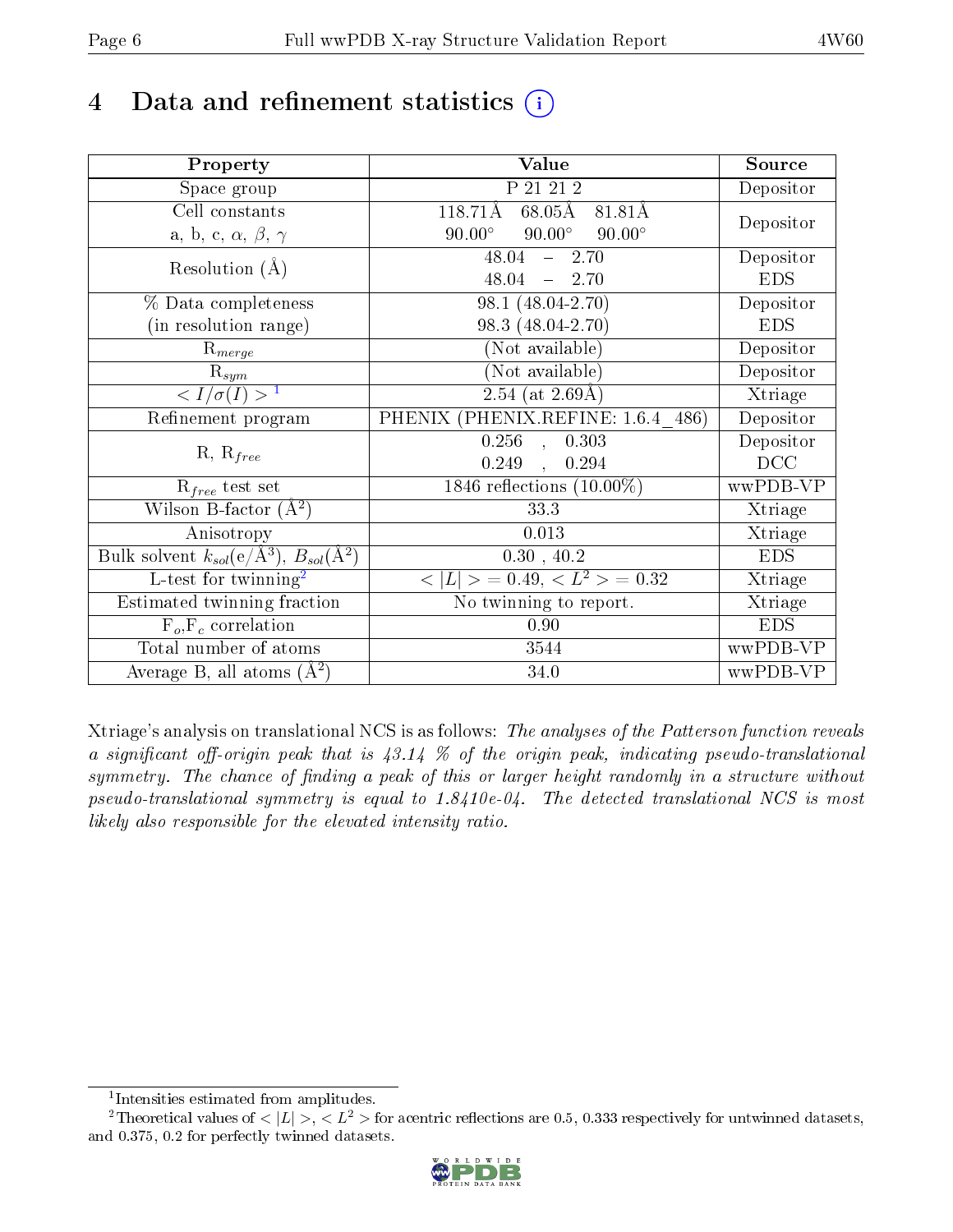# 5 Model quality  $(i)$

# 5.1 Standard geometry  $(i)$

The Z score for a bond length (or angle) is the number of standard deviations the observed value is removed from the expected value. A bond length (or angle) with  $|Z| > 5$  is considered an outlier worth inspection. RMSZ is the root-mean-square of all Z scores of the bond lengths (or angles).

| Mol            | Chain  |      | Bond lengths | Bond angles |             |
|----------------|--------|------|--------------|-------------|-------------|
|                |        | RMSZ | $\# Z  > 5$  | RMSZ        | # $ Z  > 5$ |
| $\overline{1}$ |        | 0.48 | 0/892        | 0.62        | 0/1202      |
| 1.             | R      | 0.49 | 0/910        | 0.59        | 0/1225      |
| $\mathbf{1}$   | $\cap$ | 0.46 | 0/922        | 0.64        | /1243       |
| 1.             | $\Box$ | 0.47 | 0/863        | 0.62        | /1163       |
| AH             | ΑH     | 0.47 | /3587        | 0.62        | 4833        |

There are no bond length outliers.

There are no bond angle outliers.

There are no chirality outliers.

There are no planarity outliers.

## 5.2 Too-close contacts  $\overline{()}$

In the following table, the Non-H and H(model) columns list the number of non-hydrogen atoms and hydrogen atoms in the chain respectively. The H(added) column lists the number of hydrogen atoms added and optimized by MolProbity. The Clashes column lists the number of clashes within the asymmetric unit, whereas Symm-Clashes lists symmetry related clashes.

| Mol |        |      | Chain   Non-H   $H (model)$ | $\mid$ H(added) |     | Clashes   Symm-Clashes |
|-----|--------|------|-----------------------------|-----------------|-----|------------------------|
|     |        | 877  |                             | 819             | 29  |                        |
|     | В      | 894  |                             | 856             | 32  |                        |
|     | ∩      | 907  |                             | 869             | 31  |                        |
|     |        | 847  |                             | 796             | 26  |                        |
| റ   | А      |      |                             |                 |     |                        |
| 2   | В      | h    |                             |                 |     |                        |
| 2   | $\cap$ |      |                             |                 |     |                        |
| ച   | D      |      |                             |                 | റ   |                        |
| All | Αll    | 3544 |                             | 3340            | 116 |                        |

The all-atom clashscore is defined as the number of clashes found per 1000 atoms (including hydrogen atoms). The all-atom clashscore for this structure is 17.

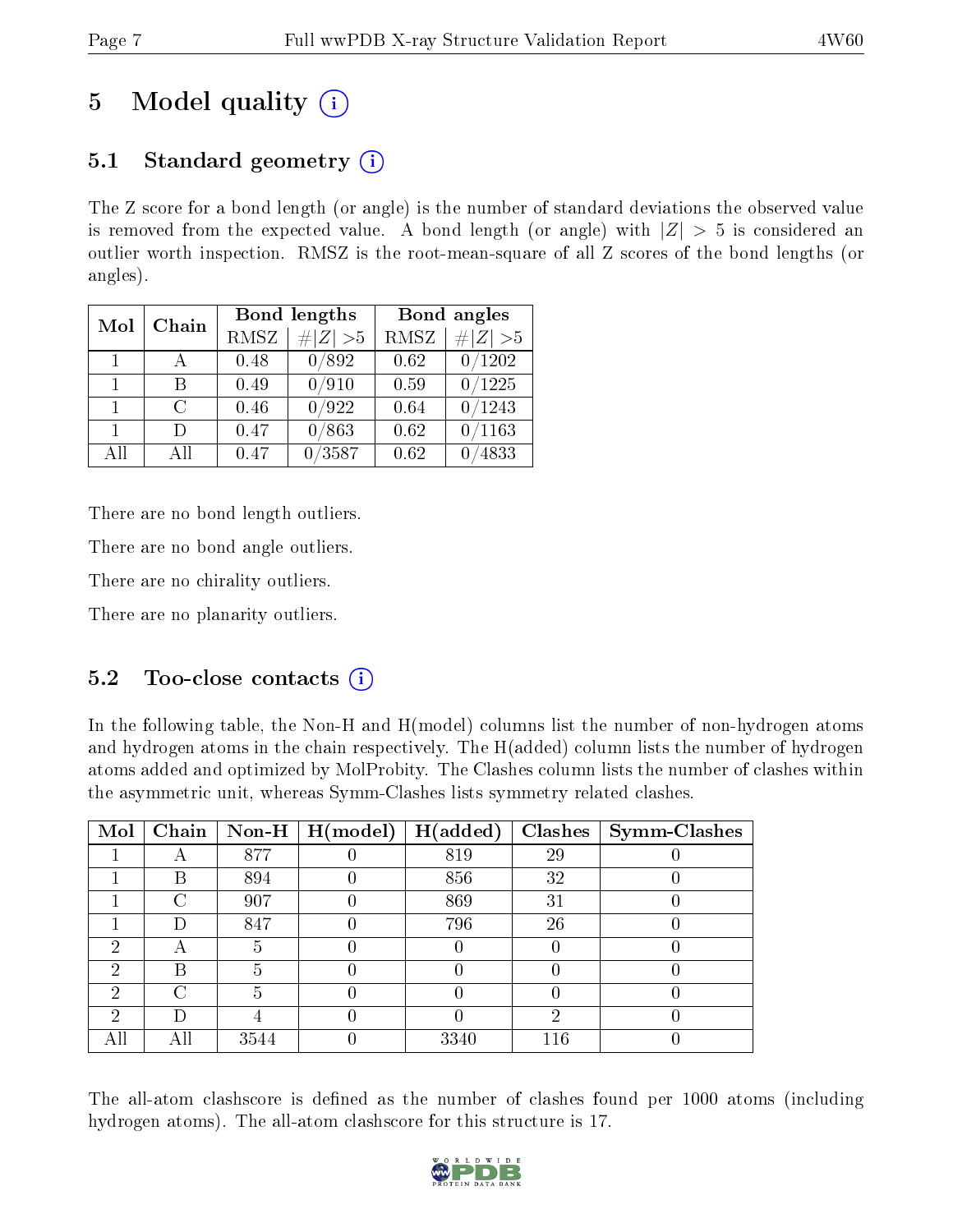|                              |                     | Interatomic    | Clash           |  |
|------------------------------|---------------------|----------------|-----------------|--|
| Atom-1                       | Atom-2              | distance $(A)$ | overlap $(\AA)$ |  |
| 1:C:29:MET:HE3               | 1:C:97:ILE:HB       | 1.49           | 0.95            |  |
| 1:B:29:MET:HE3               | 1:B:97:ILE:HB       | 1.49           | 0.92            |  |
| 1: A:29:MET:HE3              | 1: A:97: ILE: HB    | 1.53           | 0.90            |  |
| 1:D:29:MET:HE3               | 1:D:97:ILE:HB       | 1.56           | 0.85            |  |
| 1:C:58:TYR:CZ                | 1:C:62:GLN:HB3      | 2.25           | 0.71            |  |
| 1:D:79:HIS:HD2               | 2:D:204:HOH:O       | 1.75           | 0.69            |  |
| 1: D: 79: HIS: O             | 1: D: 83: ILE: HG13 | 1.96           | 0.65            |  |
| 1: D:29: MET:CE              | 1:D:97:ILE:HB       | 2.27           | 0.65            |  |
| 1: A:21:THR:HG21             | 1: A:51: ILE: O     | 1.97           | 0.65            |  |
| 1:B:29:MET:CE                | 1:B:97:ILE:HB       | 2.28           | 0.61            |  |
| 1: A:29: MET:CE              | 1:A:97:ILE:HB       | 2.29           | 0.61            |  |
| 1:B:21:THR:HG21              | 1:B:51:ILE:O        | 2.00           | 0.61            |  |
| 1: D: 97: ILE: HG23          | 1: D:98: SER: N     | 2.17           | 0.60            |  |
| 1:C:29:MET:CE                | 1:C:97:ILE:HB       | 2.27           | 0.59            |  |
| 1: A:39:THR:HG23             | 1: A:51: ILE: HG23  | 1.85           | 0.59            |  |
| 1:A:7:MET:HE1                | 1: A:63:TYR:CZ      | 2.37           | 0.59            |  |
| 1: B:97: ILE: HG23           | 1:B:98:SER:N        | 2.17           | 0.59            |  |
| 1: D:39:THR:HG23             | 1: D: 51: ILE: HG23 | 1.85           | 0.59            |  |
| 1:B:72:SER:OG                | 1:B:75:GLU:HG3      | 2.02           | 0.59            |  |
| 1:B:39:THR:HG23              | 1:B:51:ILE:HG23     | 1.85           | 0.58            |  |
| 1:C:79:HIS:O                 | 1:C:83:ILE:HG13     | 2.04           | 0.58            |  |
| 1:C:39:THR:HG23              | 1:C:51:ILE:HG23     | 1.85           | 0.58            |  |
| 1:A:97:ILE:HG23              | 1: A:98: SER: N     | 2.18           | 0.57            |  |
| 1:C:97:ILE:HG23              | 1:C:98:SER:N        | 2.19           | 0.57            |  |
| 1: A:79: HIS:O               | 1:A:83:ILE:HG13     | 2.04           | 0.57            |  |
| 1:C:21:THR:HG21              | 1:C:51:ILE:O        | 2.04           | 0.57            |  |
| 1:D:7:MET:HE1                | 1: D:63: TYR: CZ    | 2.40           | 0.56            |  |
| 1:C:29:MET:HE3               | 1:C:97:ILE:CB       | 2.31           | 0.56            |  |
| 1:A:96:ASP:OD2               | 1:A:99:GLU:HB2      | 2.06           | 0.56            |  |
| 1: D: 21: THR: HG21          | 1: D: 51: ILE: O    | 2.05           | 0.56            |  |
| 1:C:72:SER:OG                | 1:C:75:GLU:HG3      | 2.05           | 0.55            |  |
| 1: D: 29: MET: HE3           | 1: D:97: ILE: CB    | 2.34           | 0.55            |  |
| 1: A:72: SER:OG              | 1:A:75:GLU:HG3      | 2.07           | 0.54            |  |
| 1:B:29:MET:HE3               | 1:B:97:ILE:CB       | 2.32           | 0.54            |  |
| 1:B:3:MET:HG2                | 1:B:58:TYR:CD1      | 2.42           | 0.54            |  |
| $1: A:29:MET:H\overline{E3}$ | 1: A:97: ILE: CB    | 2.33           | 0.53            |  |
| 1:B:1:MET:HB2                | 1:C:3:MET:O         | 2.09           | 0.53            |  |
| 1:C:58:TYR:CE2               | 1:C:62:GLN:CB       | 2.92           | 0.53            |  |
| 1:B:1:MET:HE2                | 1:C:4:ASP:HA        | 1.89           | 0.52            |  |
| 1:B:96:ASP:OD2               | 1:B:99:GLU:HB2      | 2.10           | 0.52            |  |

All (116) close contacts within the same asymmetric unit are listed below, sorted by their clash magnitude.

Continued on next page...

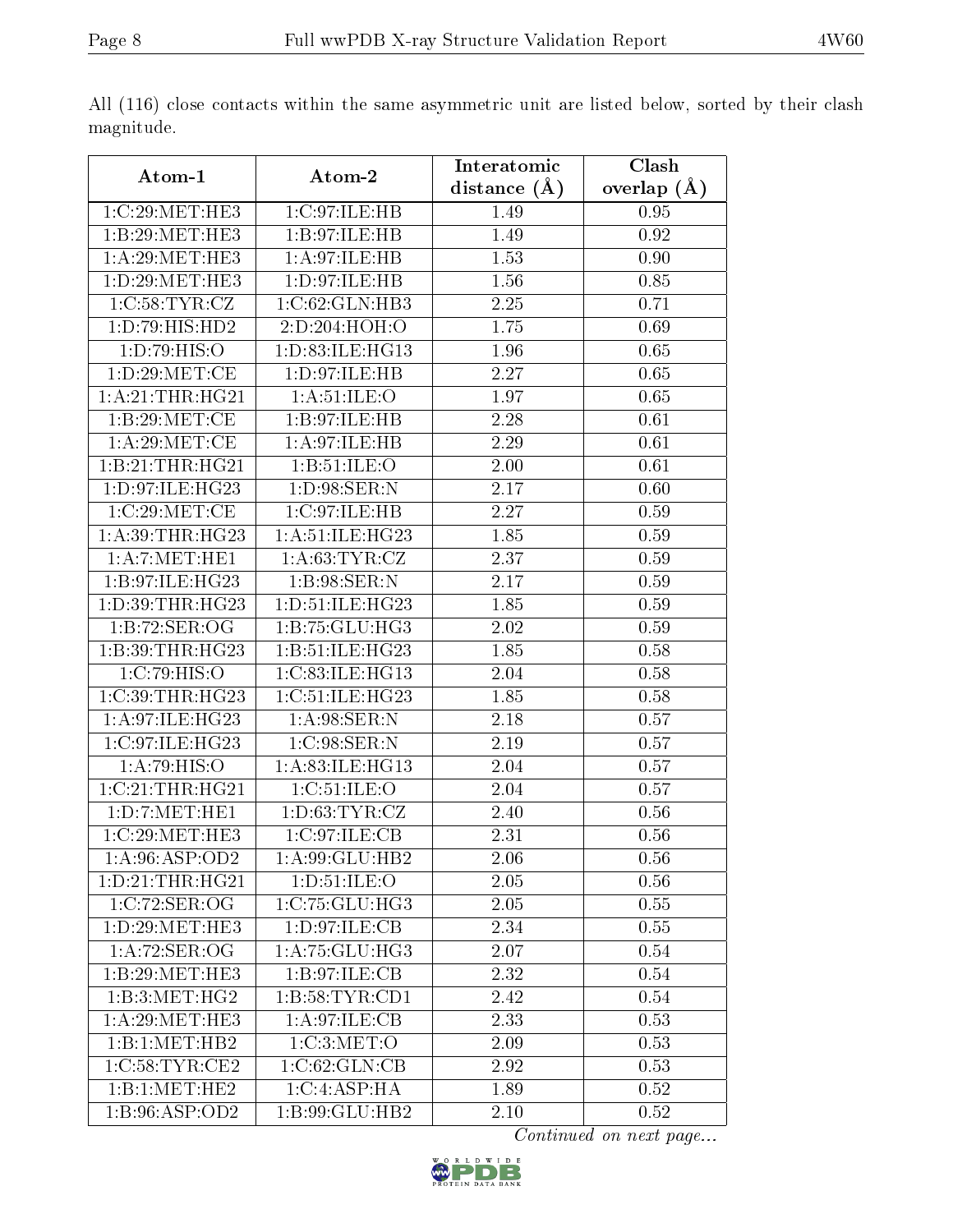| Communica from precious page    |                     | Interatomic       | Clash           |
|---------------------------------|---------------------|-------------------|-----------------|
| Atom-1                          | Atom-2              | distance $(A)$    | overlap $(\AA)$ |
| 1:C:58:TYR:CE2                  | 1:C:62:GLN:HB2      | 2.45              | 0.52            |
| 1:C:96:ASP:OD2                  | 1:C:99:GLU:HB2      | 2.10              | 0.52            |
| 1:C:23:ASP:OD1                  | 1:C:106:ARG:NH1     | 2.44              | 0.51            |
| 1:C:2:GLU:O                     | 1:C:3:MET:HB3       | 2.10              | 0.51            |
| 1:C:58:TYR:CD1                  | 1:C:62:GLN:OE1      | 2.62              | 0.51            |
| 1: C:8: LYS: HD3                | 1:C:63:TYR:HA       | 1.93              | 0.51            |
| 1: A: 1: MET: O                 | 1: A:1: MET:HG3     | $\overline{2.10}$ | 0.50            |
| 1: D:20: SER:O                  | 1: D: 23: ASP: HB2  | 2.11              | 0.50            |
| 1:B:79:HIS:O                    | 1:B:83:ILE:HG13     | 2.10              | 0.50            |
| 1: D:3:MET:N                    | 2:D:201:HOH:O       | 2.44              | 0.50            |
| 1: A:21:THR:CG2                 | 1: A:51: ILE: O     | 2.60              | 0.49            |
| 1:B:7:MET:HE1                   | 1: B:63: TYR: CZ    | 2.48              | 0.49            |
| 1:C:44:ASP:OD2                  | 1:C:44:ASP:C        | 2.51              | 0.49            |
| 1:A:40:ILE:HG22                 | 1:A:42:SER:OG       | 2.13              | 0.48            |
| 1: A:58:TYR:HE1                 | 1: A:63:TYR:HE2     | 1.61              | 0.48            |
| 1: D: 8: LYS: HD3               | 1: D:63:TYR:HA      | 1.95              | 0.48            |
| 1:B:43:VAL:CG2                  | 1:B:47:GLY:HA2      | 2.44              | 0.48            |
| 1:B:23:ASP:OD1                  | 1:B:106:ARG:NH1     | 2.47              | 0.48            |
| 1:C:29:MET:O                    | 1:C:33:LYS:HA       | 2.13              | 0.48            |
| 1: A:8: LYS: HD3                | 1: A:63:TYR:HA      | 1.95              | 0.48            |
| 1:B:21:THR:CG2                  | 1: B: 51: ILE: O    | 2.61              | 0.48            |
| $1: D: 23: \overline{ASP}: OD1$ | 1: D: 106: ARG: NH1 | 2.47              | 0.47            |
| 1: A:44:ASP:OD2                 | 1: A:44:ASP:C       | 2.52              | 0.47            |
| 1: A:43: VAL: CG2               | 1: A:47: GLY:HA2    | 2.45              | 0.47            |
| 1:D:29:MET:O                    | 1: D: 33: LYS: HA   | $2.15\,$          | 0.47            |
| 1:D:93:ILE:HG12                 | 1: D: 100: TYR: CD2 | 2.50              | 0.47            |
| 1:C:58:TYR:CE2                  | 1:C:62:GLN:HB3      | 2.50              | 0.46            |
| 1: A:29: MET:O                  | 1: A:33: LYS: HA    | 2.15              | 0.46            |
| 1: D:97: ILE: HG <sub>23</sub>  | 1: D:98: SER:H      | 1.79              | 0.46            |
| 1:B:58:TYR:HE1                  | 1:B:63:TYR:HE2      | 1.62              | 0.46            |
| 1:B:29:MET:O                    | 1:B:33:LYS:HA       | 2.16              | 0.45            |
| 1: A: 106: ARG: HG3             | 1:A:107:LEU:HD23    | 1.99              | 0.45            |
| 1: D: 43: VAL: CG2              | 1: D: 47: GLY: HA2  | 2.47              | 0.45            |
| 1:D:83:ILE:HG22                 | 1:D:87:LEU:HD12     | 1.98              | 0.45            |
| 1:B:106:ARG:HG3                 | 1:B:107:LEU:HD23    | 1.98              | 0.45            |
| 1:B:8:LYS:HD3                   | 1: B:63:TYR:HA      | 1.98              | 0.45            |
| 1:B:44:ASP:OD2                  | 1:B:44:ASP:C        | 2.55              | 0.44            |
| 1:C:83:ILE:HG22                 | 1:C:87:LEU:HD12     | 1.99              | 0.44            |
| 1: B:97: ILE: HG23              | 1: B:98: SER:H      | 1.82              | 0.44            |
| 1: D: 58: TYR: HE1              | 1: D: 63: TYR: HE2  | 1.64              | 0.44            |
| 1:C:43:VAL:CG2                  | 1:C:47:GLY:HA2      | 2.47              | 0.44            |

Continued from previous page.

Continued on next page...

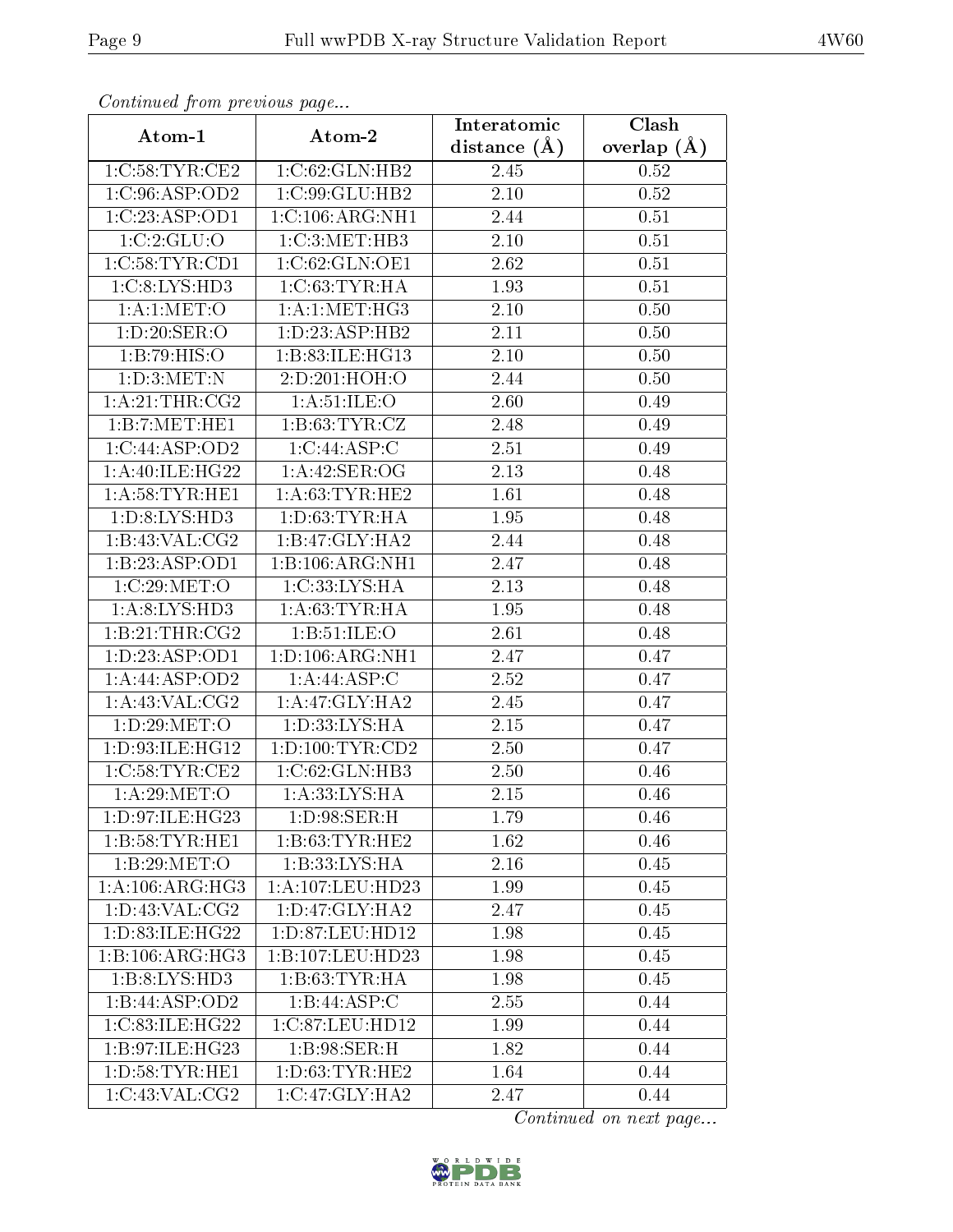| Continued from previous page |                                     | Interatomic       | Clash         |  |
|------------------------------|-------------------------------------|-------------------|---------------|--|
| Atom-1                       | Atom-2                              | distance $(A)$    | overlap $(A)$ |  |
| 1:A:97:ILE:HG23              | 1: A:98: SER:H                      | 1.83              | 0.43          |  |
| 1:B:20:SER:O                 | 1:B:23:ASP:HB2                      | 2.19              | 0.43          |  |
| 1:C:7:MET:HE1                | 1:C:63:TYR:CZ                       | 2.53              | 0.43          |  |
| 1: A:23: ASP:OD1             | 1: A:106: ARG:NH1                   | 2.51              | 0.43          |  |
| 1: B:97: ILE: CG2            | 1:B:98:SER:N                        | 2.82              | 0.43          |  |
| 1:B:40:ILE:HG22              | 1:B:42:SER:OG                       | 2.19              | 0.43          |  |
| 1: D: 25: MET:HG3            | 1:D:53:PHE:CD1                      | 2.54              | 0.43          |  |
| 1: A: 10: LEU: HA            | 1: A: 10: LEU: HD23                 | 1.86              | 0.43          |  |
| 1:D:97:ILE:CG2               | 1: D:98: SER: N                     | 2.82              | 0.43          |  |
| 1:C:21:THR:CG2               | 1:C:51:ILE:O                        | 2.66              | 0.43          |  |
| 1:C:23:ASP:CG                | 1:C:106:ARG:HH11                    | 2.23              | 0.43          |  |
| 1:A:93:ILE:HG12              | 1: A:100: TYR:CD2                   | 2.54              | 0.42          |  |
| 1: A:86: GLN:O               | 1:A:90:VAL:HG23                     | 2.19              | 0.42          |  |
| 1: D: 21: THR: CG2           | 1: D: 51: ILE: O                    | 2.67              | 0.42          |  |
| 1: A:20: SER:O               | 1:A:23:ASP:HB2                      | 2.19              | 0.42          |  |
| 1:B:23:ASP:CG                | 1:B:106:ARG:HH11                    | 2.23              | 0.42          |  |
| 1:C:15:PHE:CZ                | 1:C:110:PHE:HA                      | 2.55              | 0.42          |  |
| 1:C:20:SER:O                 | 1:C:23:ASP:HB2                      | 2.18              | 0.42          |  |
| 1: A:97: ILE: CG2            | 1: A:98: SER: N                     | 2.83              | 0.42          |  |
| 1:A:83:ILE:HG22              | $1:\overline{A}:87:\text{LEU}:HD12$ | 2.02              | 0.42          |  |
| 1:B:43:VAL:HG22              | 1:B:47:GLY:HA2                      | 2.00              | 0.42          |  |
| 1: D: 15: PHE: CZ            | 1: D: 110: PHE: HA                  | 2.55              | 0.42          |  |
| 1: D:32: PHE:O               | 1: D: 33: LYS: C                    | 2.56              | 0.42          |  |
| 1:B:15:PHE:CZ                | 1:B:110:PHE:HA                      | 2.55              | 0.42          |  |
| 1: C:66:LEU:HA               | 1:C:66:LEU:HD23                     | 1.90              | 0.42          |  |
| 1:B:93:ILE:HG12              | 1:B:100:TYR:CD2                     | $\overline{2.54}$ | 0.41          |  |
| 1:B:10:LEU:HA                | 1:B:10:LEU:HD23                     | 1.85              | 0.41          |  |
| 1:D:23:ASP:CG                | 1:D:106:ARG:HH11                    | 2.23              | 0.41          |  |
| 1:B:83:ILE:HG22              | 1:B:87:LEU:HD12                     | 2.03              | 0.41          |  |
| 1: D: 75: GLU: O             | 1: D:78: THR:OG1                    | 2.24              | 0.41          |  |
| 1: A:15:PHE:CZ               | 1:A:110:PHE:HA                      | 2.56              | 0.41          |  |
| 1: A:32: PHE:O               | 1: A: 33: LYS: C                    | 2.58              | 0.41          |  |
| 1:C:40:ILE:HG22              | 1:C:42:SER:OG                       | 2.21              | 0.40          |  |
| 1:B:66:LEU:HD23              | 1:B:66:LEU:HA                       | 1.88              | 0.40          |  |
| 1:C:97:ILE:CG2               | 1:C:98:SER:N                        | 2.83              | 0.40          |  |

Continued from previous page.

There are no symmetry-related clashes.

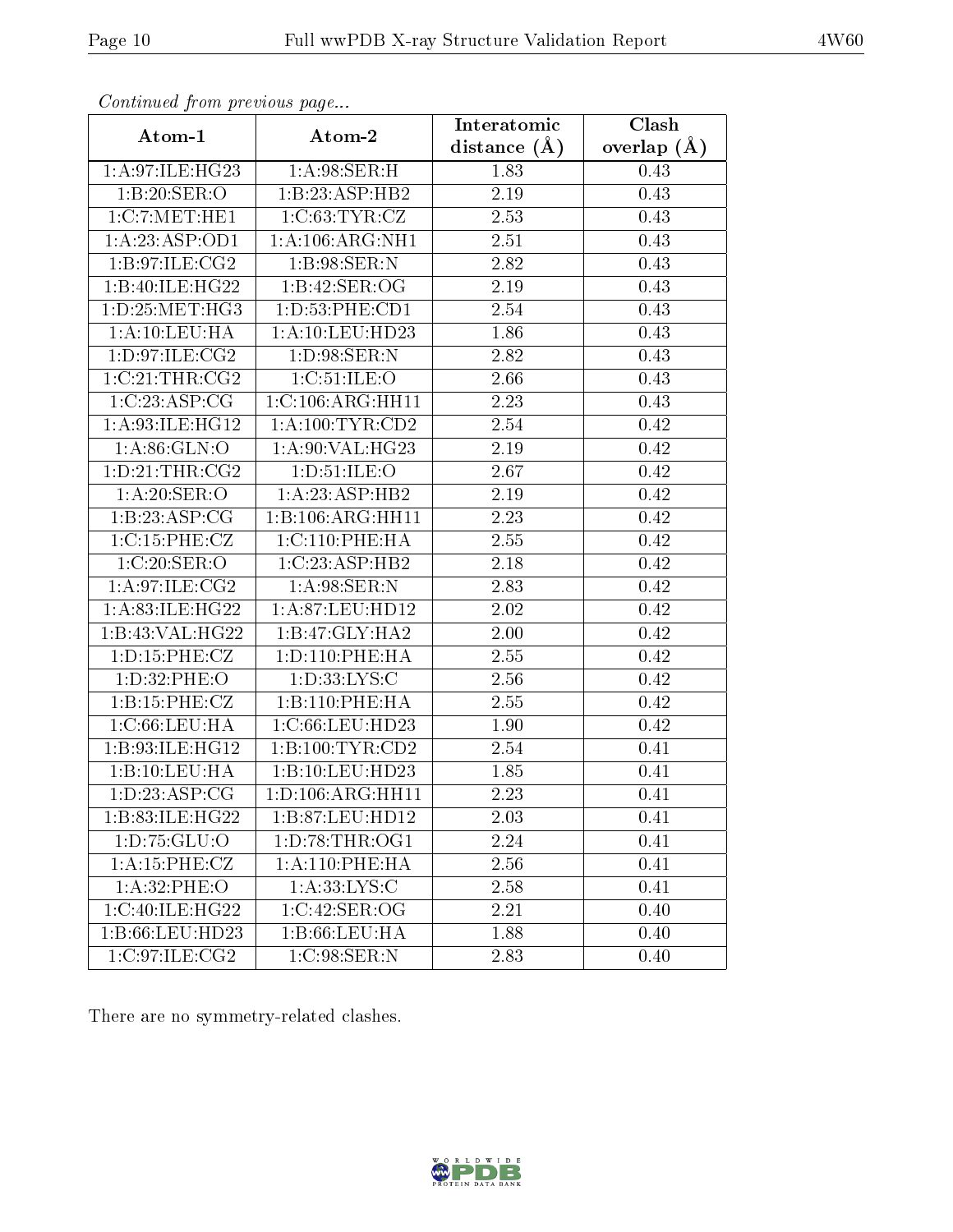# 5.3 Torsion angles (i)

### 5.3.1 Protein backbone  $(i)$

In the following table, the Percentiles column shows the percent Ramachandran outliers of the chain as a percentile score with respect to all X-ray entries followed by that with respect to entries of similar resolution.

The Analysed column shows the number of residues for which the backbone conformation was analysed, and the total number of residues.

| Mol | Chain         | Analysed        | Favoured     | Allowed    | Outliers         | Percentiles |                     |
|-----|---------------|-----------------|--------------|------------|------------------|-------------|---------------------|
|     | А             | $115/147$ (78%) | $107(93\%)$  | 8(7%)      |                  | 100         | $\vert$ 100 $\vert$ |
|     | B             | $114/147$ (78%) | $106(93\%)$  | 8(7%)      | 0                | 100         | $ 100\rangle$       |
|     | $\mathcal{C}$ | 114/147(78%)    | $102(90\%)$  | $12(10\%)$ | $\left( \right)$ | 100         | 100                 |
|     | D             | $112/147(76\%)$ | $103(92\%)$  | $9(8\%)$   | 0                | 100         | 100                 |
| All | All           | $455/588$ (77%) | 418 $(92\%)$ | 37 $(8%)$  |                  | 100         | 100                 |

There are no Ramachandran outliers to report.

#### $5.3.2$  Protein sidechains  $(i)$

In the following table, the Percentiles column shows the percent sidechain outliers of the chain as a percentile score with respect to all X-ray entries followed by that with respect to entries of similar resolution.

The Analysed column shows the number of residues for which the sidechain conformation was analysed, and the total number of residues.

| Mol | ${\bf Chain}$ | Analysed       | Rotameric    | <b>Outliers</b> | Percentiles     |            |
|-----|---------------|----------------|--------------|-----------------|-----------------|------------|
|     | $\mathbf{A}$  | 87/133(65%)    | 87 (100\%)   |                 | 10 <sup>C</sup> | $100 \mid$ |
|     | B             | $93/133(70\%)$ | 93 $(100\%)$ |                 | 100             | $100\,$    |
|     | $\rm C$       | 94/133(71%)    | 93 (99%)     | $1(1\%)$        | 73              | 90         |
|     | D.            | 84/133(63%)    | 84 (100\%)   |                 | 10 <sup>°</sup> | $100\,$    |
| All | All           | 358/532 (67%)  | 357 (100%)   | $1(0\%)$        | 92              | 98         |

All (1) residues with a non-rotameric sidechain are listed below:

| Mol | Chain- | Res | 'pe |
|-----|--------|-----|-----|
|     |        |     |     |

Some sidechains can be flipped to improve hydrogen bonding and reduce clashes. All (4) such

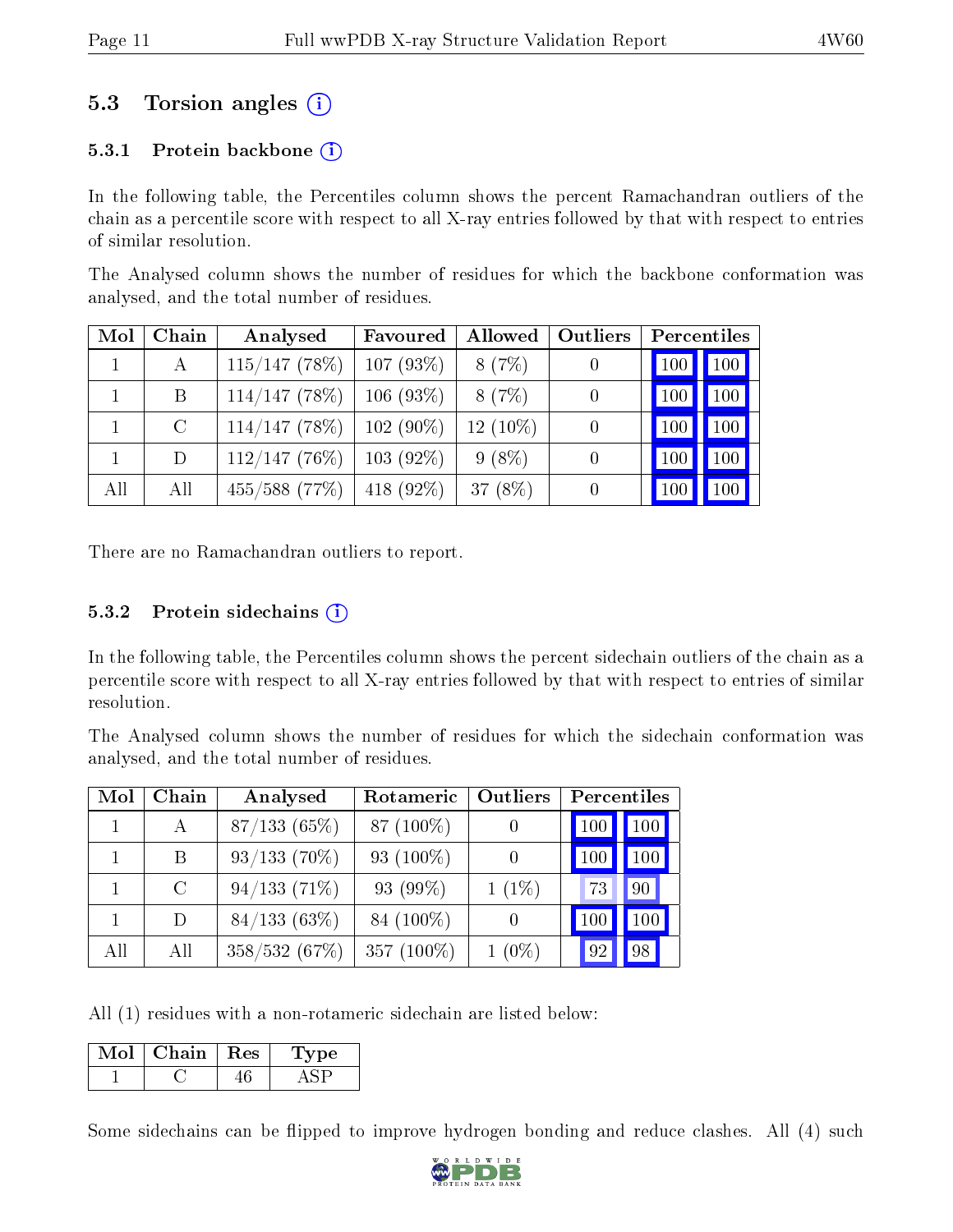sidechains are listed below:

| Mol | Chain | Res | Type       |
|-----|-------|-----|------------|
|     |       | 38  | <b>ASN</b> |
|     |       | 38  | <b>ASN</b> |
|     |       |     | HIS        |
|     |       |     | НIS        |

#### 5.3.3 RNA (i)

There are no RNA molecules in this entry.

### 5.4 Non-standard residues in protein, DNA, RNA chains (i)

There are no non-standard protein/DNA/RNA residues in this entry.

### 5.5 Carbohydrates  $(i)$

There are no carbohydrates in this entry.

### 5.6 Ligand geometry (i)

There are no ligands in this entry.

### 5.7 [O](https://www.wwpdb.org/validation/2017/XrayValidationReportHelp#nonstandard_residues_and_ligands)ther polymers (i)

There are no such residues in this entry.

### 5.8 Polymer linkage issues (i)

There are no chain breaks in this entry.

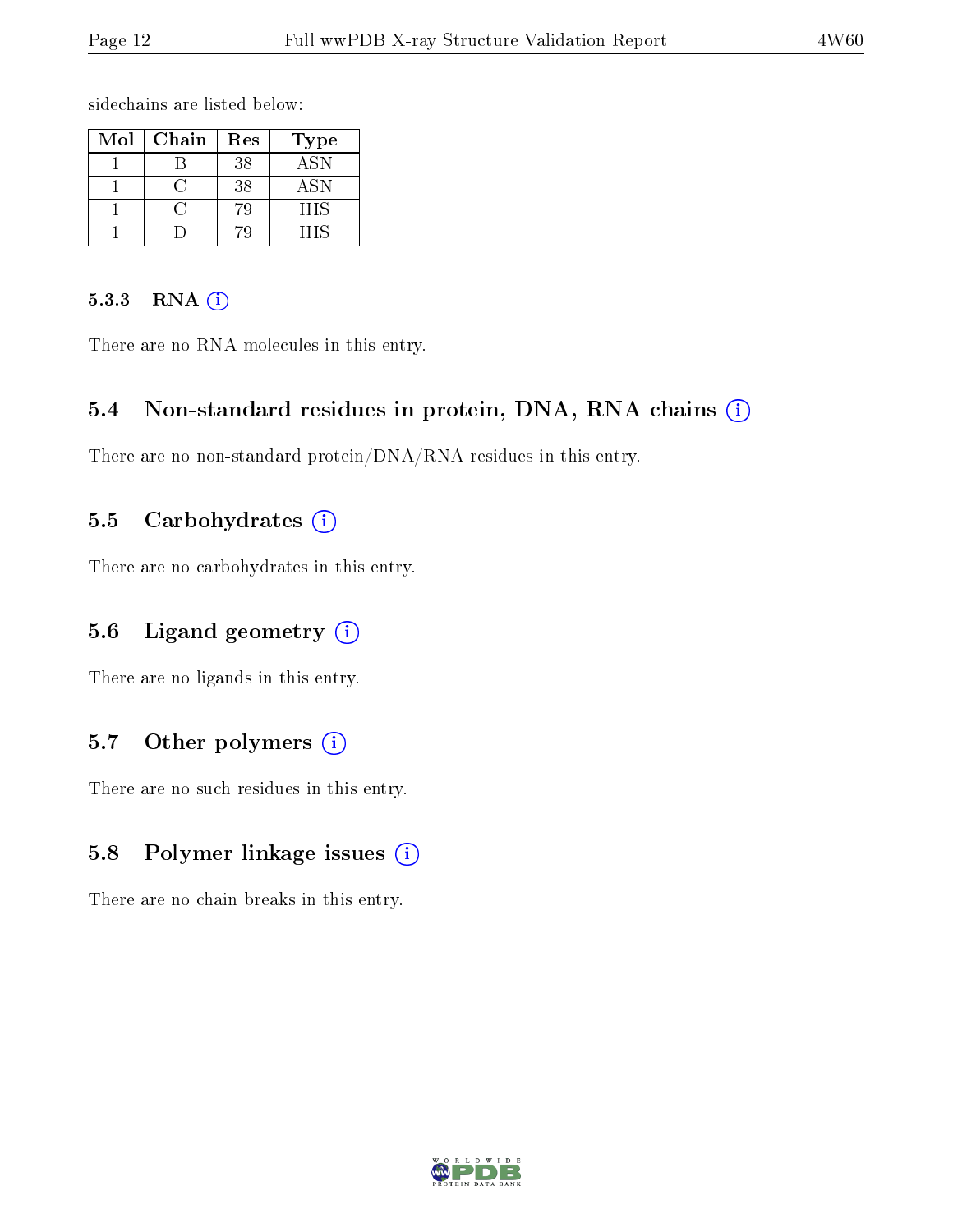# 6 Fit of model and data  $(i)$

# 6.1 Protein, DNA and RNA chains (i)

In the following table, the column labelled  $#RSRZ> 2'$  contains the number (and percentage) of RSRZ outliers, followed by percent RSRZ outliers for the chain as percentile scores relative to all X-ray entries and entries of similar resolution. The OWAB column contains the minimum, median,  $95<sup>th</sup>$  percentile and maximum values of the occupancy-weighted average B-factor per residue. The column labelled ' $Q< 0.9$ ' lists the number of (and percentage) of residues with an average occupancy less than 0.9.

| Mol | Chain         | Analysed         | ${ <\hspace{-1.5pt}{\mathrm{RSRZ}} \hspace{-1.5pt}>}$ | $\#\text{RSRZ}{>}2$             | $OWAB(A^2)$    | $\rm Q\textcolor{black}{<}0.9$ |
|-----|---------------|------------------|-------------------------------------------------------|---------------------------------|----------------|--------------------------------|
|     | $\mathbf{A}$  | $117/147$ (79%)  | $-0.03$                                               | 185 <sub>1</sub><br>$1(0\%)$ 84 | 17, 33, 58, 93 |                                |
|     | B             | 116/147(78%)     | $-0.13$                                               | $1(0\%)$ 84<br>$^{\prime}85$    | 17, 31, 51, 69 |                                |
|     | $\mathcal{C}$ | 116/147(78%)     | 0.10                                                  | 56<br>$3(2\%)$<br>57            | 18, 33, 56, 77 |                                |
|     | D             | $114/147$ (77%)  | 0.03                                                  | $2(1\%)$<br>68<br>70            | 20, 35, 57, 69 |                                |
| All | All           | $463/588$ (78\%) | $-0.00$                                               | 73<br>7(1%)<br>76               | 17, 33, 56, 93 |                                |

All (7) RSRZ outliers are listed below:

| Mol | Chain | Res | <b>Type</b> | <b>RSRZ</b> |
|-----|-------|-----|-------------|-------------|
|     | C     | 56  | <b>ASP</b>  | 4.3         |
|     |       |     | <b>MET</b>  | 4.0         |
|     |       | 3   | <b>MET</b>  | 3.1         |
|     | C     | 58  | <b>TYR</b>  | 2.9         |
|     | C     | 57  | <b>ASN</b>  | 2.8         |
|     |       | 58  | TYR.        | 2.2         |
|     |       | 47  | GLY         | 2.1         |

## 6.2 Non-standard residues in protein, DNA, RNA chains  $(i)$

There are no non-standard protein/DNA/RNA residues in this entry.

## 6.3 Carbohydrates  $(i)$

There are no carbohydrates in this entry.

### 6.4 Ligands  $(i)$

There are no ligands in this entry.